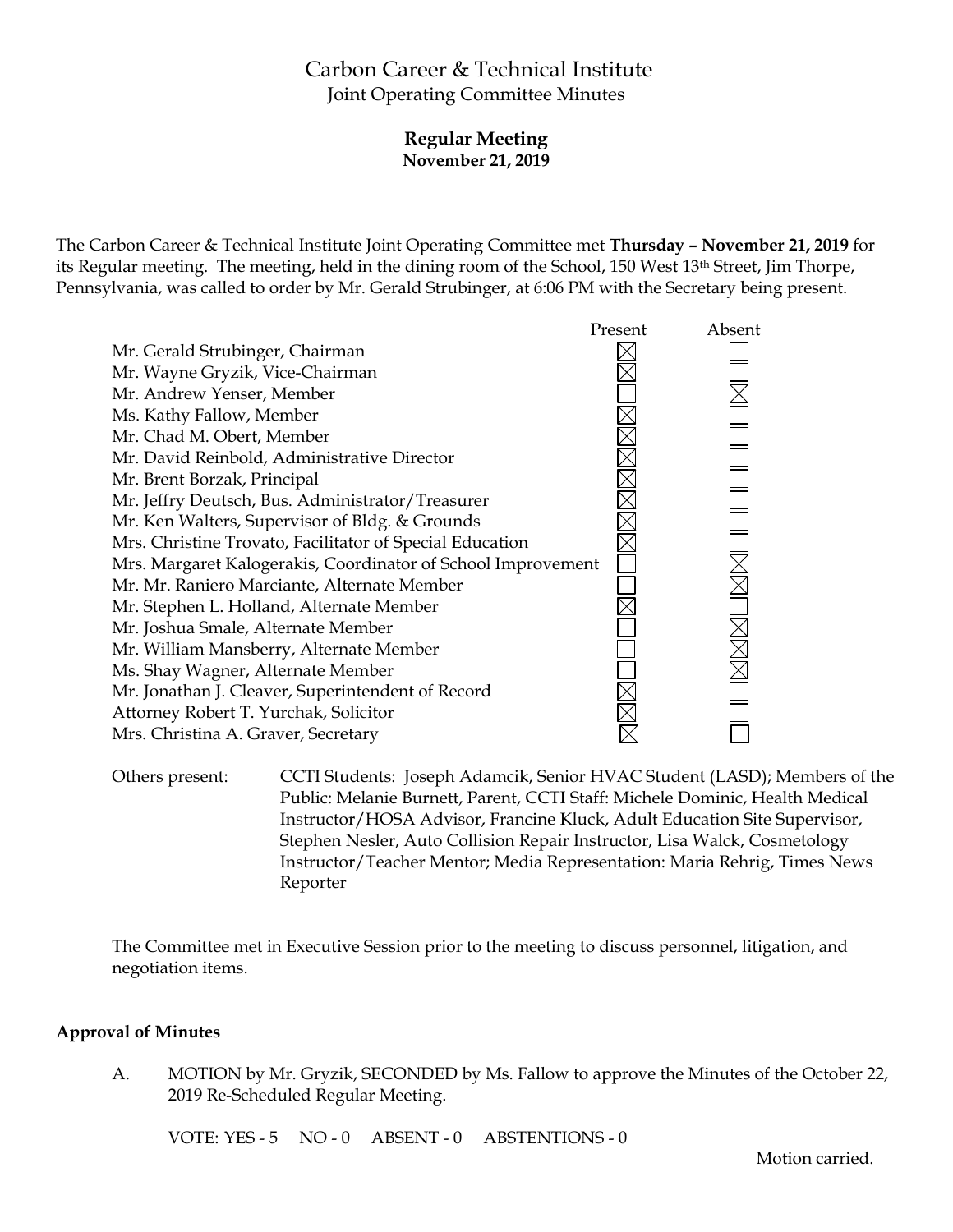#### **Courtesy of the Floor to Visitors**

A. In attendance was a parent who spoke of an ongoing incident between her child and a CCTI teacher. A meeting has been held with administration. The parent wished to share the incident with the members of the Joint Operating Committee members for their knowledge. Mr. Borzak assured the parent that appropriate action is indeed taking place. Mr. Obert suggested reviewing school policy with the teaching staff.

## **Approval of Treasurer's Reports (October 2019)**

A. MOTION by Ms. Fallow, SECONDED by Mr. Gryzik to approve the Treasurer's Report for October 2019 showing a final balance of \$5,659,832.27 in the General Fund, and \$82,417.68 in the Student Activities Account.



## **Approval of Payment of Bills**

A. MOTION by Ms. Fallow, SECONDED by Mr. Gryzik to approve Payment of Bills - General Fund and Other Accounts.



## **Administrative Reports**

- A. Director's Report Mr. Dave Reinbold, Administrative Director
	- a. Student Representative(s) Joe Adamcik, Senior HVAC student (LASD), Student Council Secretary. Joe said that he is very proud to be a member of student council and then shared the following school activities:

## **Student Council**

Members and staff are presently collecting for CCTI's food baskets for Thanksgiving – the plan is to have at least one food basket available for a student/family in each of our technical areas.

Senior members truly enjoyed their trip to Washington D.C., for most it was their first time to visit D.C. We continue to collect pull tabs for Shriners Hospital for Children, and visit the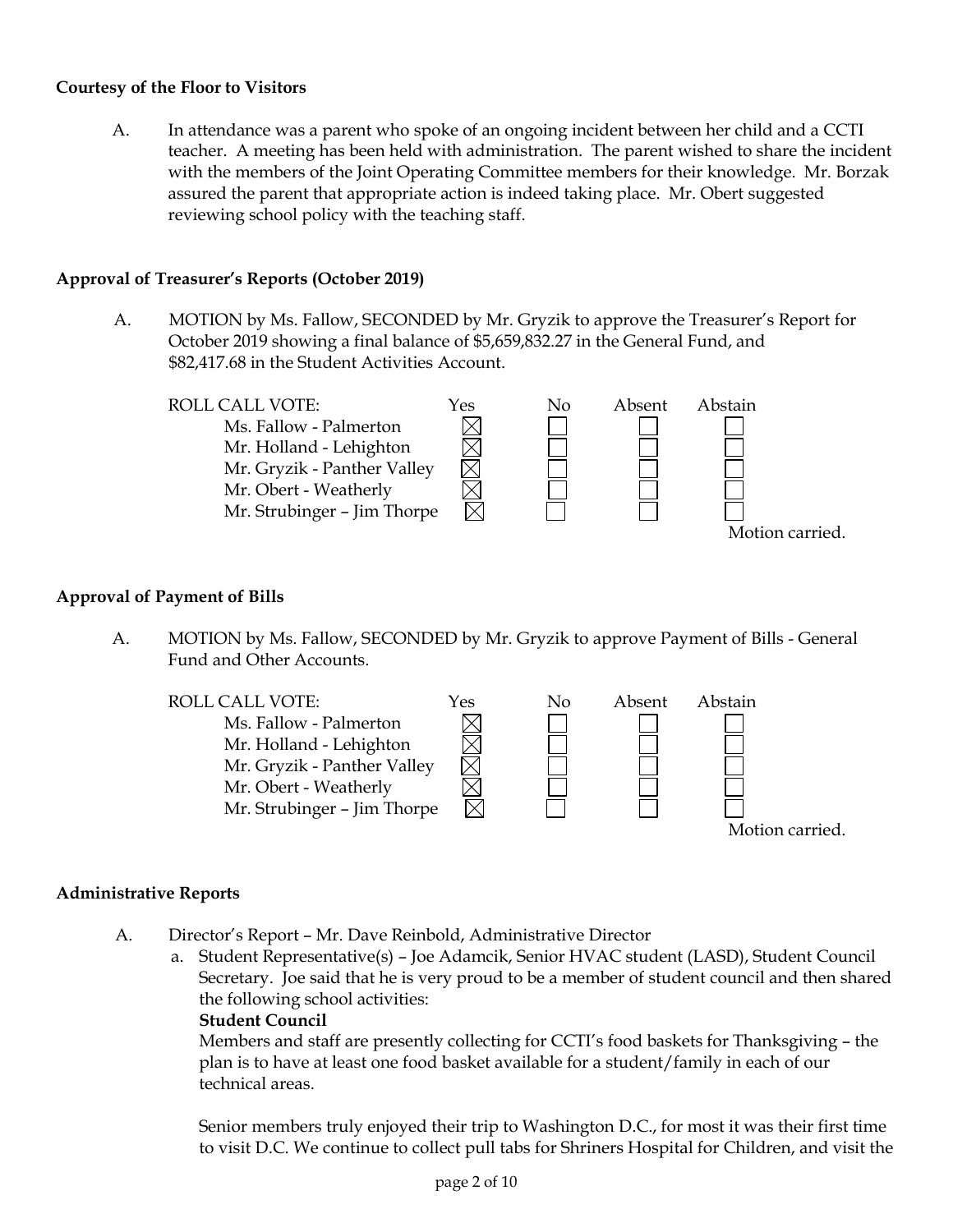Palmerton Area School District once a month, for the Micha's Back Pack program. Joe attended today's event with two other students from CCTI and advisor Mrs. Kalogerakis. He said they organized and packed food items for underprivileged families of children of the Palmerton Elementary School. Upcoming holiday activity still to be planned.

#### **DECA**

DECA is off to a great start. Our members are ready to compete for district competition on December 6 at LCCC in Schnecksville. We just returned from DECA Day with the 76ers, where 48 students participated and had a great time learning about the many opportunities in the sports marketing world. We are also working very hard on our chapter community service project for the American Cancer Society and preparing for competitions.

## **HOSA**

The walk-a-thon raised \$800.00 for the American Cancer Society. Joe mentioned he was the winner of the walk-a-thon (walking 9 miles in an hour and a half).

#### **Aevidum/SADD**

November 4 - was the Pink Out/Walk-a-thon - students with permission were able to run through and get colored powder thrown on them.

We raised \$55.85 selling powder packets to throw at the staff.

We had a pumpkin decorating contest between all technical areas and raised \$64.62 with Welding being the winner.

November 11 - Jeans for Troops - \$100 raised for Jeans for Troops

- b. Mr. Reinbold shared photos of some of the recent student activities:
	- i. Student Forum students collected items to present to members of the Weatherwood Healthcare and Rehabilitation Center.
	- ii. DECA Day with the 76'ers students experienced behind the scenes access and learned of the marketing techniques utilized, as well as receiving entrance to a game.
	- iii. 3rd Annual Precision Machine Technology Contest held at CCTI. Contest not only promotes precision machining but allows students to get a jump on their skills practice for SkillsUSA competition.
	- iv. Mr. Borzak spoke about the Veterans' Day Program. Veterans are invited to CCTI. Mr. Walters and Officer DeMatto, both veterans had the opportunity to speak to the student body. Mr. Borzak said that the students always show the utmost respect to our visiting veterans.
- B. Principal's Report Mr. Brent Borzak
	- a. The 2019-2020 school year has moved into the second marking period. There were 60 students achieving perfect attendance in marking period one. PSATs were delivered at CCTI to thirty-five students. Students have completed the NOCTI pre-tests and teachers have delivered CDTs. Open House was a great success. Several CCTI staff have partook in the Jim Thorpe LB Morris Stem Night on November 5th. CCTI hosted district freshman tours on November 7th. The annual Veteran's Day presentation took place on November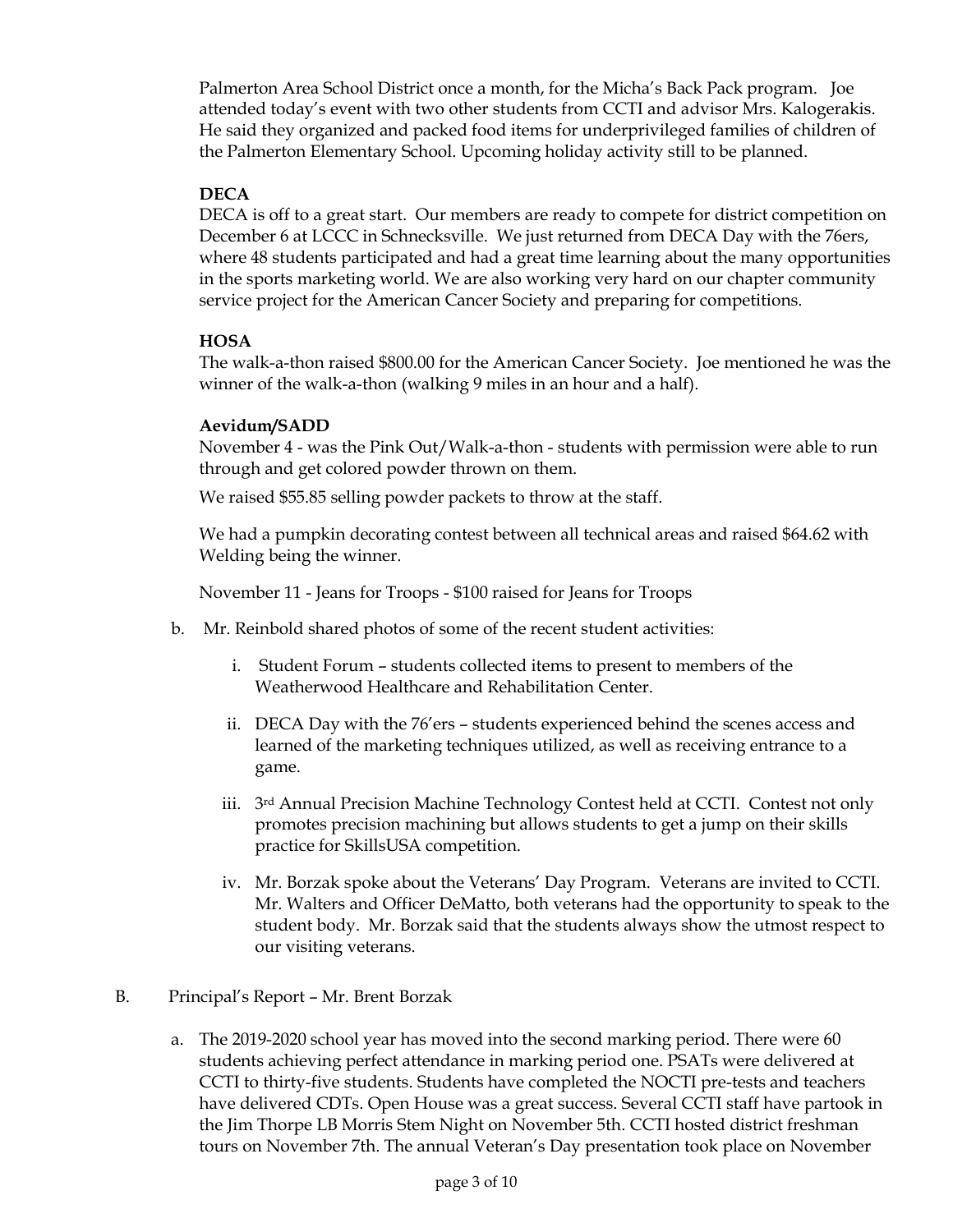11th at CCTI. On December 5th, CCTI will be hosting a spaghetti dinner to fundraise for Jaden Leiby, the North Schuylkill student who was seriously injured playing football, in addition to other in house fund raisers. Parent-Teacher conferences will take place on December 11th.

- b. Mr. Borzak shared the collaboration between LB Morris Elementary School and CCTI with information of the latest STEM night. He said it was a great opportunity to promote not only the school, but career & technical education, in general. Precision Machine made small medallions that were handed out to students who attended the event. Mr. Borzak said they are looking forward to participating again next year.
- c. Mr. Borzak shared information about an upcoming Spaghetti Dinner night at CCTI to benefit Jaden Leiby, a Frackville resident who suffered a neck injury playing football. Mr. Borzak, a Frackville resident knows the Leiby family. His wife taught Jaden in school. A tshirt and bracelet sale as well as dress down days have also raised funds for the Leiby family. The spaghetti dinner will be held Thursday, December  $5<sup>th</sup>$  from 4-7:00 p.m. for dinein or take-out meals.
- d. Mrs. Michele Dominic, Health Medical Instructor/HOSA Advisor
	- i. Mrs. Dominic shared that \$1,200 was raised during this year's walk-a-thon. Every other year HOSA teams with DECA to raise funds for the American Cancer Society. Two years ago, \$7,000 was raised. This year a goal has been set at \$10,000. Beyond the walka-thon, upcoming events include a window decorating contest where \$70 has already been raised, a walk-a-thon in the spring, as well as flyers distributed to local business to advertise on our school's electronic sign for a fee. The window decorating contest will be judged on December 18. Mrs. Dominic asked if any JOC members would be interested in judging this year's event.
	- ii. Mrs. Dominic shared that her health medical students held their first blood drive of the year with a goal of 43 units. They surpassed that goal by attaining 49 units (saving approximately 150 lives). The amount of units attained during one CCTI blood drive equals that of approximately 12 community blood drives. The next CCTI blood drive is scheduled for February.
- iii. Mrs. Dominic thanked the JOC for their continued support and informed them that at last year's HOSA International Leadership Conference held at Disneyland in Florida a CCTI team took  $2<sup>nd</sup>$  place (silver medal) for their career health display on Kinesiotherapy. HOSA's International Conference hosts over 30,000 competitors. She stressed what an excellent opportunity this is for these competitors, meeting and interacting with individuals from all over the world. She said that her students are beginning preparation for the upcoming State Leadership Conference in April.
- iv. Health medical students are working on nurse aide. They still have about twenty (20) days to go until they are finished with the nurse aide component of the program. She will have eight (8) graduates and anticipates they will all get their nurse aide.
- e. Mrs. Maritza Reinbold, Yearbook Advisor

In her absence, Mr. Reinbold shared the following:

i. Grand Prize National Yearbook Contest Winner for last school year. Mr. Reinbold shared that this is CCTI's 3rd time winning this award, the first being under the direction of Michele Klock.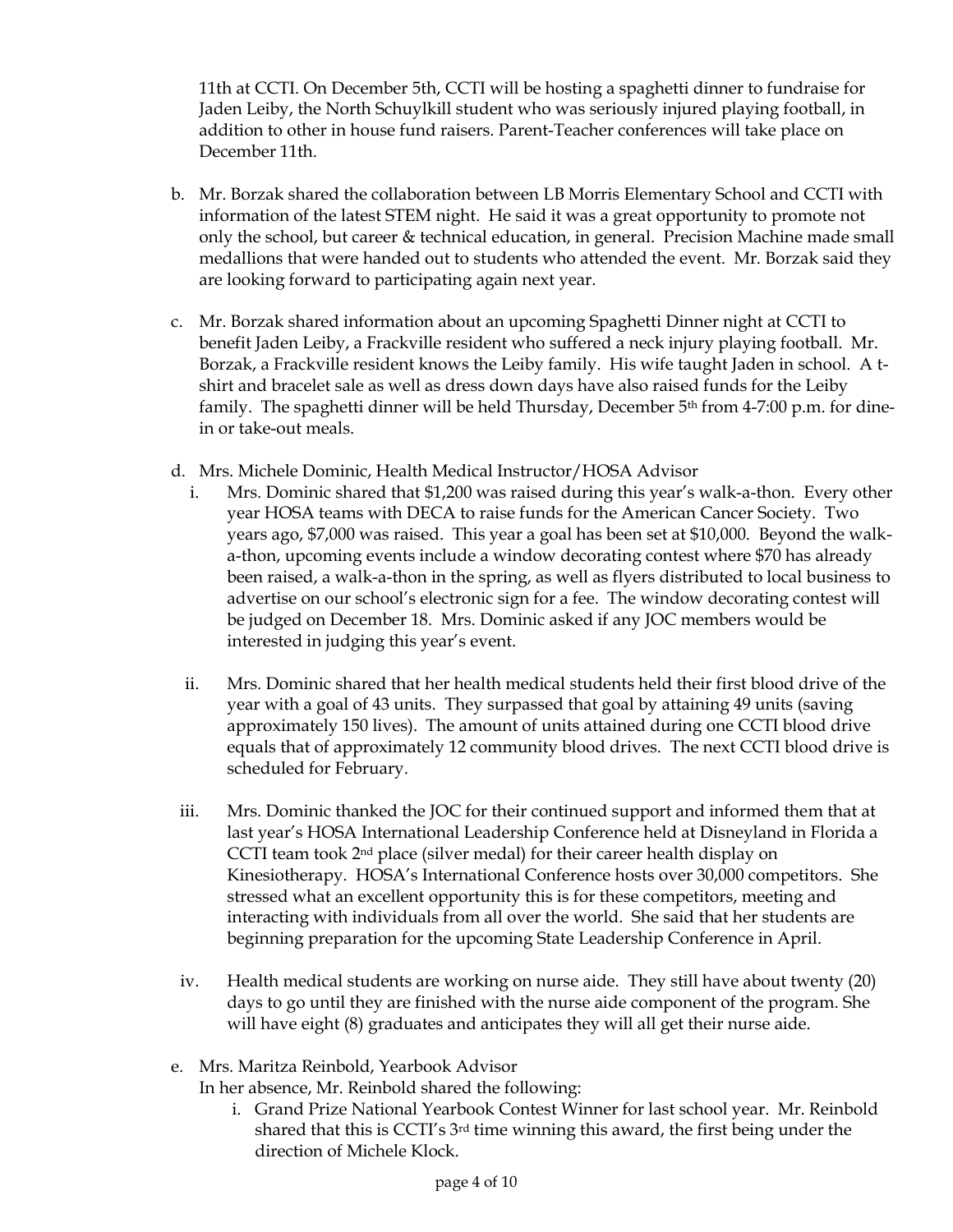- ii. Flickr widely used and favored by students.
- iii. Entourage confirmed the free photobook certificates for the new 2020 yearbook.
- f. Mr. Stephen Nesler, Auto Collision Repair Instructor
	- i. Mr. Nesler introduced himself as the new Auto Collision Repair Instructor at CCTI. He shared that he has over forty years of experience in auto collision repair and estimating, as well. He started his career at Hazleton Area Vocational Technical School in sheet metal repair and auto collision repair at the age of fifteen. He is I-CAR Platinum certified, he went to PPG paint school, attended the GM training center, and the Ford motor training center. He was an ACR technician, master estimator, and finally climbed the ladder to managing Barber Ford's auto collision repair shop for the last twenty two years. It was a lifelong dream of Steve's to teach students and mentor them in a vocational technical school. He has a wealth of knowledge in this field and can give the students a real world experience that correlates directly to the workforce. Steve's goal is to transform students into auto collision repair technicians, refinishers, and estimators as well.
	- ii. Mrs. Lisa Walck, Cosmetology Instructor and Mr. Nesler's mentor for the school year said that CCTI truly struck gold in his hiring. He is enthusiastic, super-hands-on, and optimistic. She said she is honored to mentor him. He had big shoes to fill of his predecessor Dennis Starry, but she feels Steve is doing a really great job. Mr. Borzak said Mrs. Walck is doing a good job with the mentoring and they she and Steve have a good working chemistry. Mr. Borzak also shared that Steve came highly recommended by OAC member and former CCTI instructor Nick Zapotocky. Mr. Reinbold shared that Steve's aide will be leaving CCTI and therefore an opening will be available.
- C. Adult Education Report Ms. Francine Kluck, Adult Education Site Supervisor **Course Offerings Spring 2020**
	- Air Conditioning Fundamentals Heartsaver® First Aid and CPR/AED Nurse Aide Pharmacy Technician Welding Technology Introduction to Precision Machining ServSafe® Exam Forklift PA State Inspection Mechanic Certification Small Gas Engine Repair Auto Collision New! Conversational Spanish GED Preparation Courses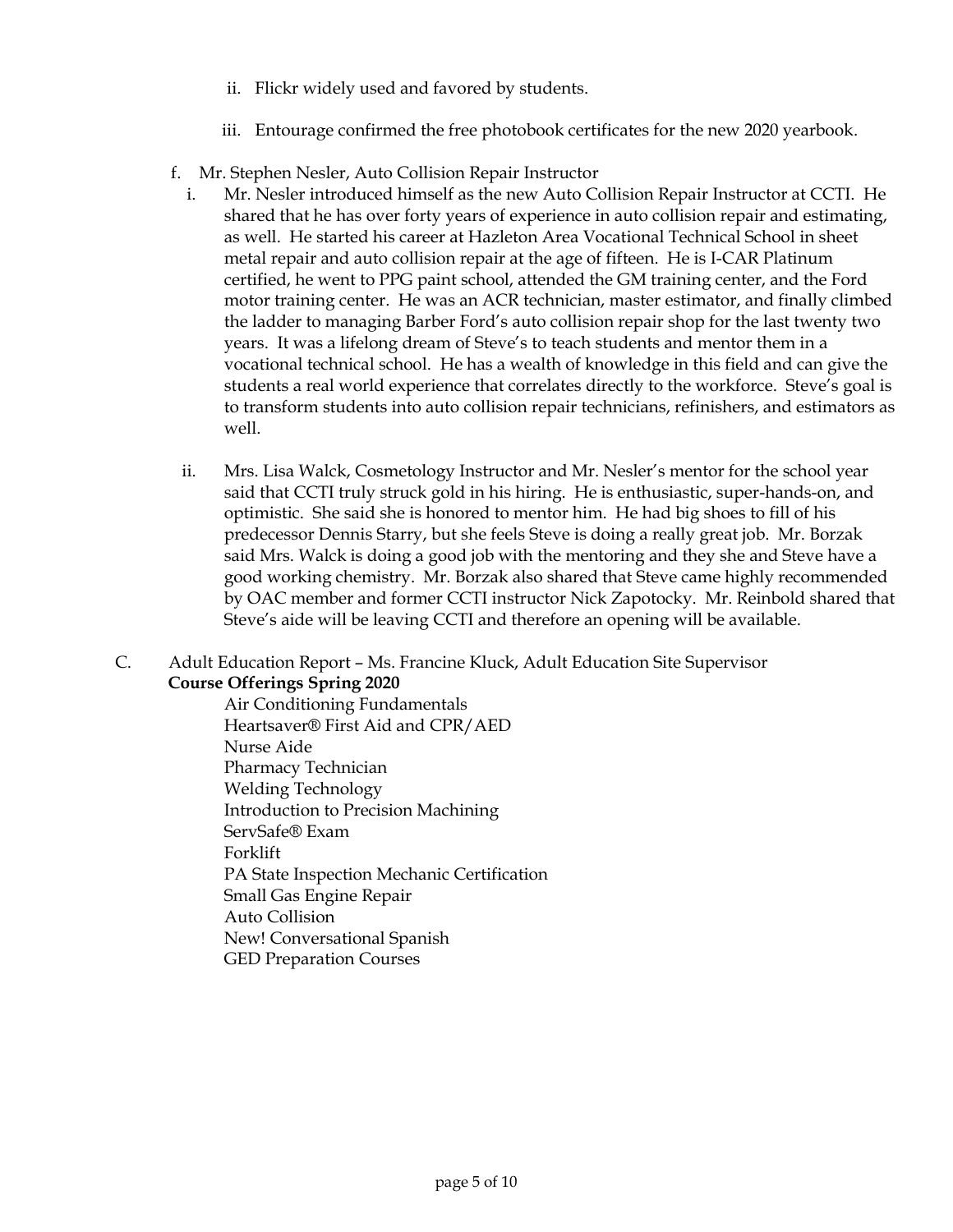Program descriptions, orientations, and start dates are available at [www.carboncti.org/adult-education;](http://www.carboncti.org/adult-education) Spring 2020 schedule available. Follow our happenings on Facebook @cctiadulted or Carbon Career and Technical Institute – Adult Education.

## **Outreach and Program Development Report**

- October 31- November 1- Nurse Aide Instructor attended Educational Excellent for Healthcare Provider/Educators conference
- November 6- Pearson Vue Testing Center Open
- November 5 Pharmacy Technician Training started
- November 14- PennDot Safety Inspection Training started
- November 14- Nurse Aide Orientation
- November 15- Joint Coordinating Committee at the CLIU #21
- November 19– GED CCTI Staff Program Improvement Team meeting with Lehigh Carbon Community College
- November 19- Nurse Aide class graduation
- November 25 CareerLink Operators' Meeting

## **Grant Report – GED Classes**

- Subcontractor with LCCC through PA Department of Ed Federal Literacy Grant to provide Secondary Diploma/College/Career Preparation instruction to 64 individuals for 2019/2020.
- The program provides FREE support for those that wish to test for the GED, prepare for college entrance, or brush up on skills for employment.
- Approximately 30 active students.
- Course offerings include day and evening courses at CCTI, Lehighton Area High School, and Carbon Correctional Facility, and distance learning options.
- Orientations are held at CCTI throughout the year. Next Orientation is Dec 5th

## **Employment Opportunities**

Carbon Career & Technical Institute is developing a pool of potential instructors for technical, business, and personal interest programs in the Adult Education Department. Please contact me if you have interest in teaching.

D. Special Education Report – Mrs. Christine Trovato, Facilitator of Special Education *Special Education numbers* - 101 students Weatherly - 8

Jim Thorpe - 18 Lehighton - 27 Palmerton - 31 Panther Valley - 17

**504 students** - 20 total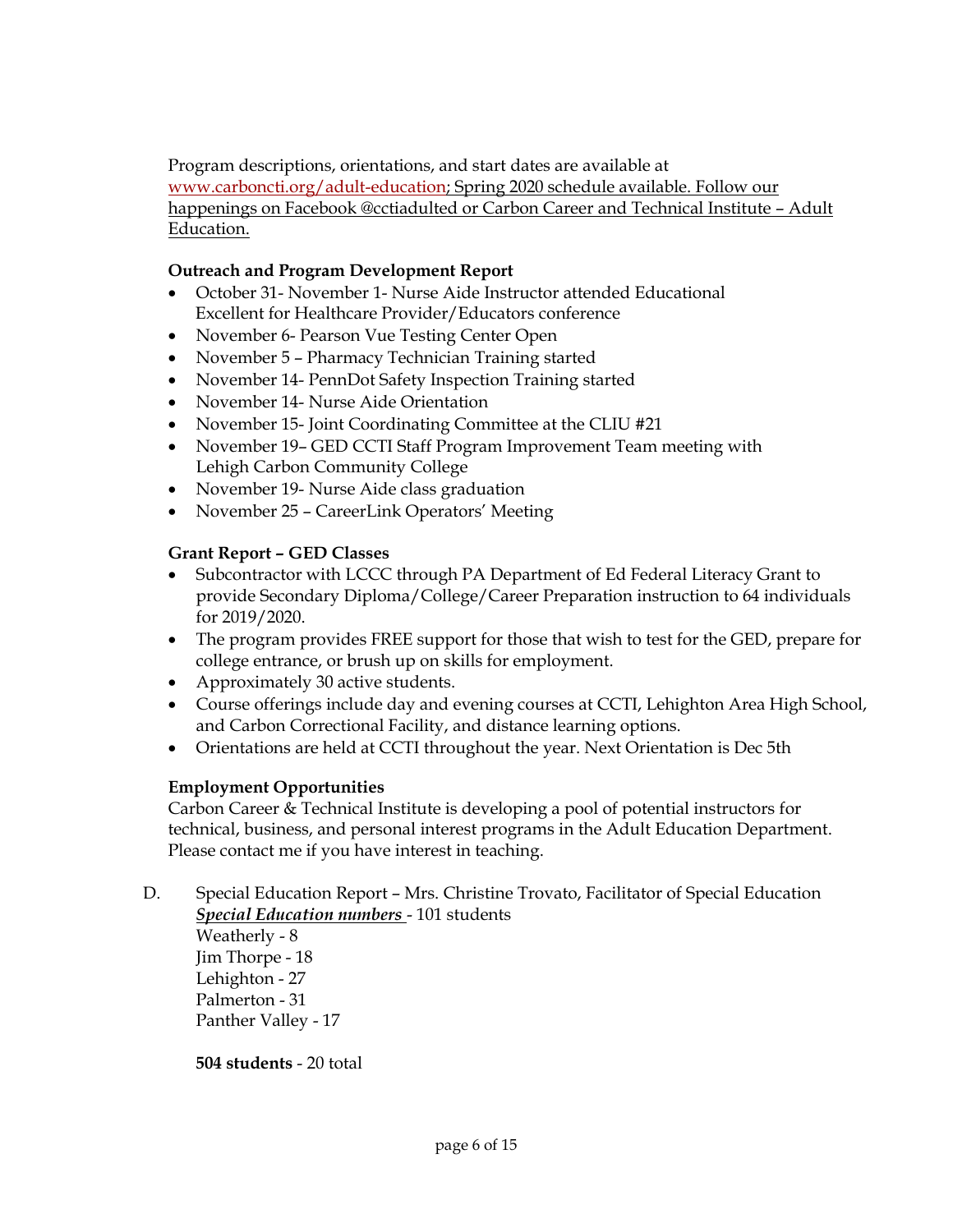## *What's new?*

- CCTI's Website now includes a Special Education web page
- Special Education teachers have provided Keystone accommodations in preparation for the Keystone assessments.
- After school tutoring is available for students on Monday and Thursdays from 2:15- 3:30. Transportation is provided.

## *Looking forward…*

- The Special Education Department is working on the Perkins needs assessment as it pertains to Special Populations.
- Parent/Teacher Conferences will take place on December 11<sup>th</sup>. A representative from the LCCC SEED program has been invited to provide families information regarding college opportunities for our students with special needs.

CCTI administrators will be meeting with a representative from the *ARC of the Lehigh Valley* to obtain information regarding student mentors and coaches within the technical programs to assist our students with special needs.

- E. Building and Grounds Report Mr. Ken Walters, Supervisor of Buildings and Grounds
	- a. The welding acetylene line set from the tank farm repair was completed over the past month so the welding technical area is back up and running at 100%.
	- b. Waiting on the borough inspection agency to approve the permit to proceed with the Auto Collision Repair paint booth fire suppression system repair and upgrade.
	- c. An item spoken about for past few months at meetings and included in the capital plan, to replace two roofs on maintenance garages is on this evening's addendum for approval. Received quotes from three (3) different vendors.
- F. Business Administrator's Report Mr. Jeffry P. Deutsch, Business Administrator
	- a. The Annual Financial Report (PDE form 2057) for 2018-2019 was filed timely with PDE.
	- b. Enrollments are holding steady around 420 students. Our ADM's (average daily memberships) are probably the highest they have been in the last ten years. That is a good thing. As enrollment numbers go up, the cost per student goes down.
	- c. Our 2018-2019 audit is complete and was approved by the JOC last month.
	- d. The 2020-2021 budget is nearing completion. Increase in expenditures is expected to be around 2.3-2.5 with no overall increase to the five sending districts.
- G. Superintendent of Record Report Mr. Jonathan J. Cleaver, Lehighton Area School District Superintendent
	- a. Mr. Cleaver wished everyone safe and happy holidays.
- H. Plaque Presentation
	- a. Mr. Reinbold presented Mr. Wayne Gryzik, attending his last meeting as a CCTI JOC representative from the Panther Valley School District a plaque thanking him for his service and dedication to CCTI. Mr. Gryzik shared that he will miss working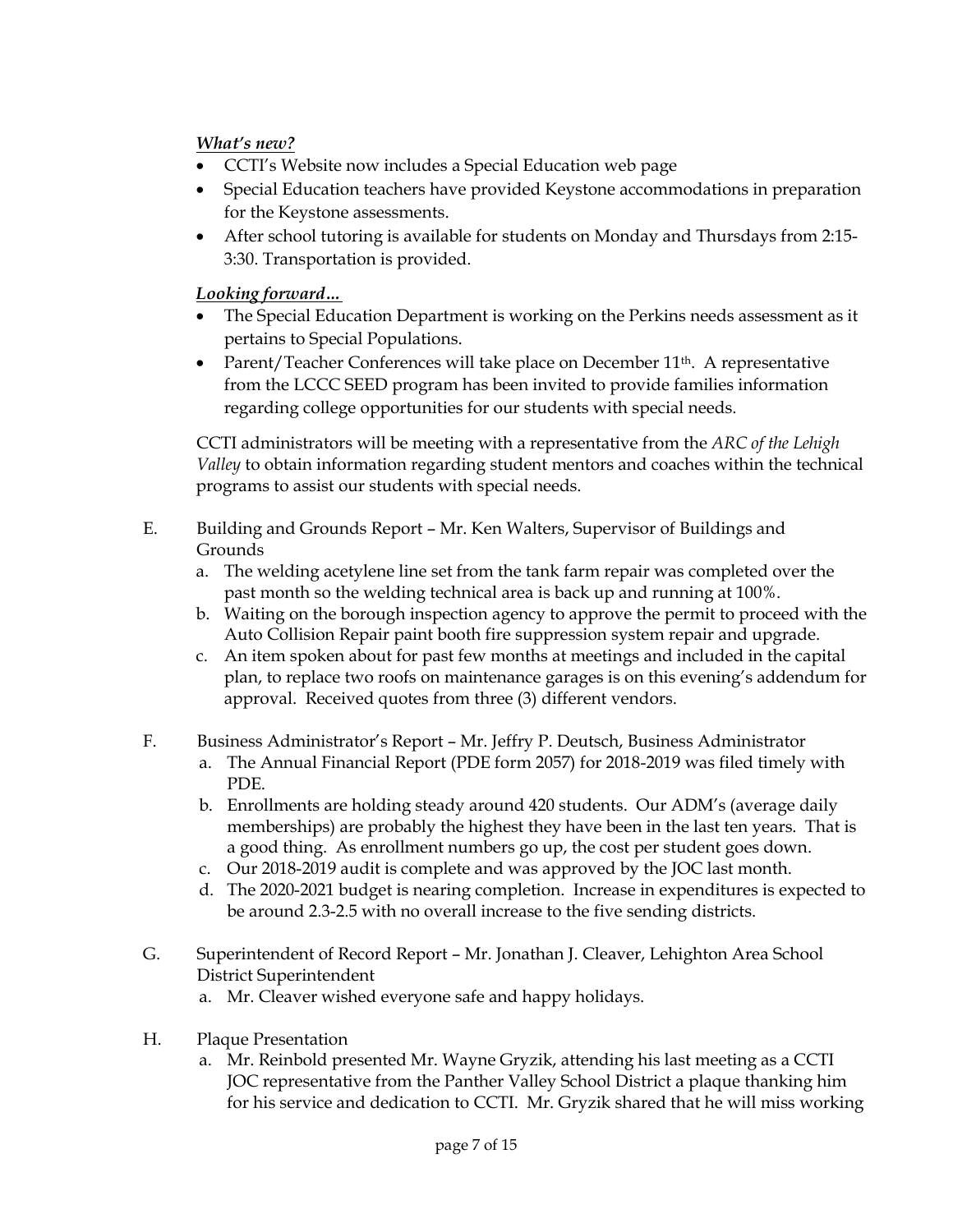with the members of the JOC and administration. He said he was a member of the first class that went through CCAVTS (name prior to CCTI), he worked here, and then served on the board. CCTI is a very special place to him, he said.

b. A plaque was present for Mr. Andrew Yenser, Lehighton Area School District Representative. In Mr. Yenser's absence, Mr. Reinbold announced that he plans to present Mr. Yenser at his home school board meeting.

## **Items of Business**

## *Personnel*

MOTION by Mr. Gryzik, SECONDED by Mr. Obert that the following motions be approved:

#### **Family Medical Leave Approved**

A. to approve a maximum of twelve (12) weeks intermittent Family Medical Leave time for employee #13532, effective November 18, 2019 through November 17, 2020.

Note: Pending receipt of doctor certification.

#### **Family Medical Leave Approved**

B. to approve a maximum of twelve (12) weeks intermittent Family Medical Leave time for employee #13508, effective November 18, 2019 through November 17, 2020.

Note: Pending receipt of doctor certification.

#### **Letter of Resignation Accepted**

C. to accept the letter of resignation received from Donald McGorry, Auto Collision Repair Instructional Aide, effective December 6, 2019.

## **Employee Suspension Approved**

D. to suspend without pay employee #13500 for unprofessional actions for two (2) days on dates to be determined by CCTI Administration.

Ms. Fallow - Palmerton Mr. Holland - Lehighton Mr. Gryzik - Panther Valley Mr. Obert - Weatherly Mr. Strubinger – Jim Thorpe

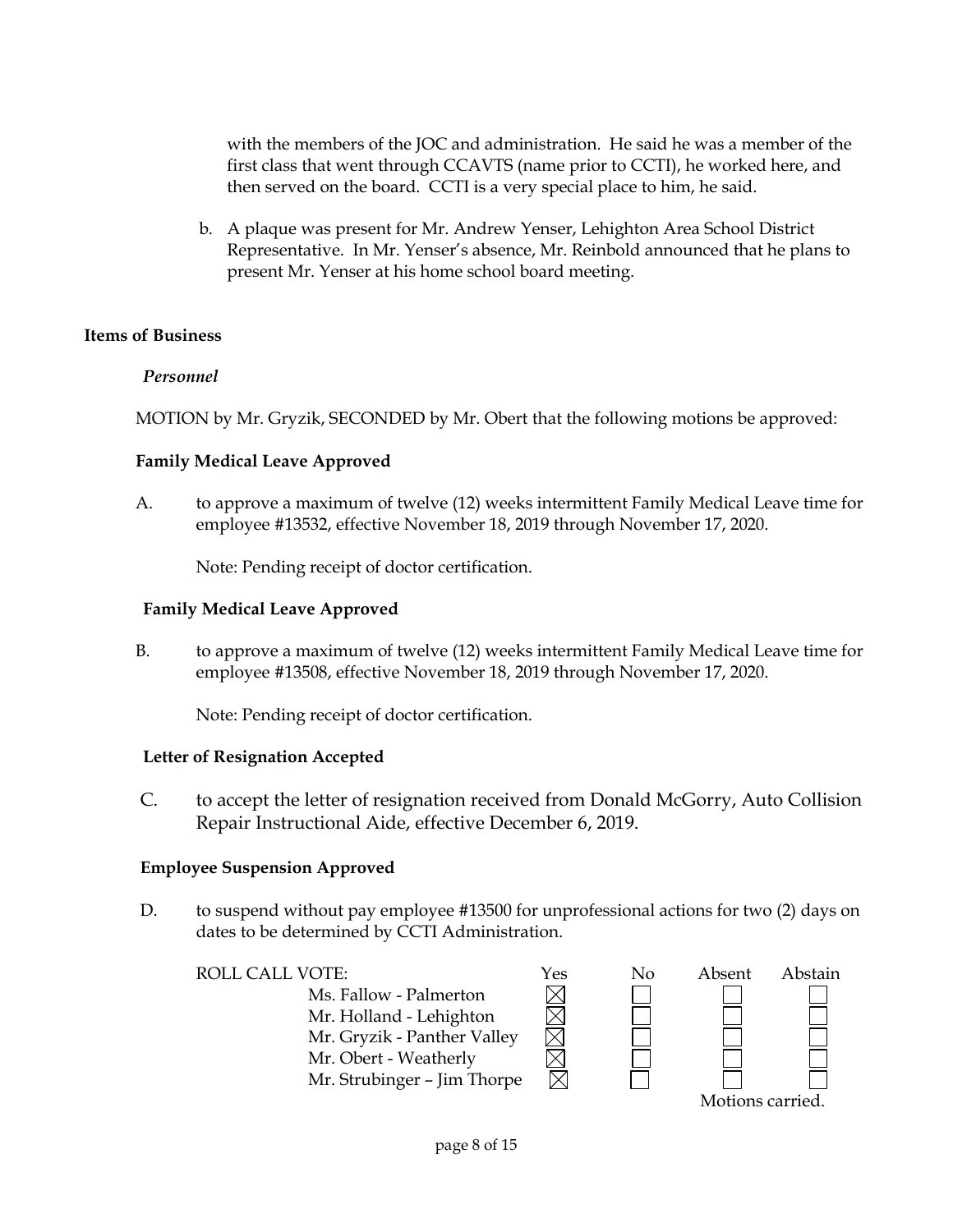## *Education*

MOTION by Ms. Fallow, SECONDED by Mr. Gryzik that the following motions be approved:

## **DECA District Competition Attendance Approved**

A. that seventy-three (73) CCTI students attend DECA District Competition at Lehigh Carbon Community College, December 6, 2019 (snow date December 9) in Schnecksville, PA at a cost of \$2,070.00, to help defer student and advisor/competition assistant/chaperone costs. Mrs. Stephanie Barto, DECA Advisor, Mrs. Sandi Kohutka, Mrs. Jane Farkas, and Mr. Scott Bartholomew, DECA Assistant Advisors, and Mrs. Margaret Kalogerakis, Mr. William Stoudt, and Mrs. Kimberly Bittle will chaperone this event.

## **SkillsUSA District Competition Attendance Approved**

B. that twenty-six (26) CCTI students attend SkillsUSA District Competition. The competition will be held on December 16, 2019 at Johnson College, Scranton, PA at a total cost of \$680.00 to cover registration. Competitions will be chaperoned by Mr. Kevin Kuehner, SkillsUSA Advisor, Mrs. Lisa Walck, Mr. Jeffrey Hazelton, and Mr. Nathaniel Rinda, SkillsUSA Assistant Advisors.

## **Greater Lehigh Valley Dealers Contest Attendance Approved**

C. that two (2) CCTI Automotive Service and Technology (AST) students attend the Greater Lehigh Valley Dealers Contest at Northampton Community College, February 15, 2020 (Snow make-up date: February 16, 2020) in Bethlehem, PA. Mr. Harold Resh, AST Instructor will chaperone this event.

## **HOSA State Leadership Conference Attendance Approved**

D. that fifteen (15) CCTI HOSA (Future Health Professionals) students attend the HOSA State Leadership Conference at the Valley Forge Convention Center, April 1-3, 2020 in King of Prussia, PA at a cost of \$6,070.00, to help defer student and advisor costs. Mrs. Michele Dominic, HOSA Advisor and Mr. Scott Bartholomew, HOSA Assistant Advisor will chaperone this event.

## **Hugh O'Brian Youth Leadership Program Attendance Approved**

E. that two (2) CCTI students attend the Hugh O'Brian Youth Leadership Program (HOBY) May 14-17, 2020 at Shippensburg University at a cost not to exceed \$650 for both students to defer the cost of registration, meals, and lodging.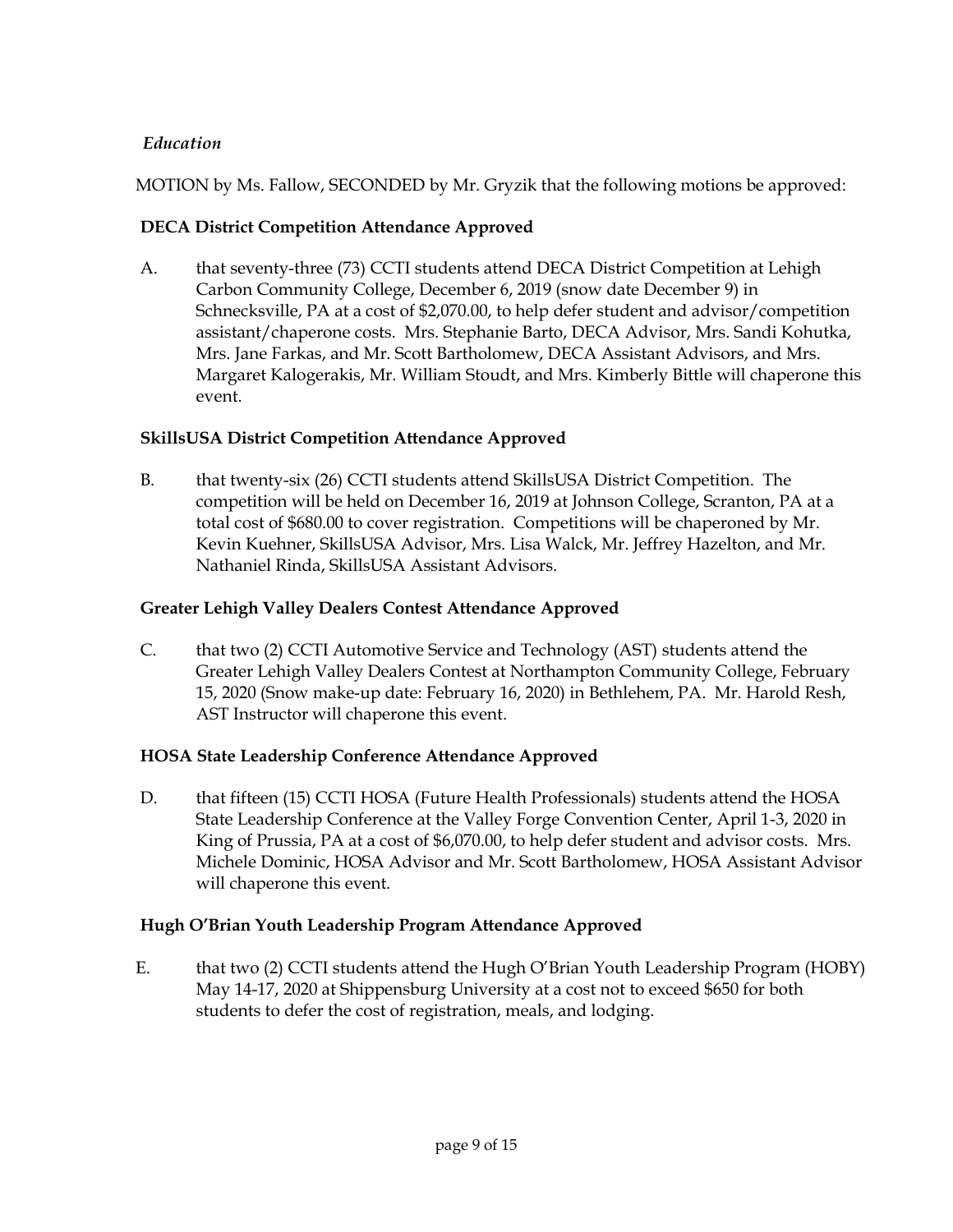#### **Travel Arrangement Authority Approved**

F. to give CCTI administration the authority to make travel and lodging decisions in the event of inclement weather for students participating in competitions.



#### *Budget & Finance*

A. MOTION by Mr. Gryzik, SECONDED by Ms. Fallow on the recommendation of the Administrative Director, to approve the transfer of \$5,000 from the General Fund to the Yearbook Activities Account as per the 2019-2020 approved CCTI budget.

Note: This expenditure was properly budgeted.

| L VUIE.                     | 1 es |
|-----------------------------|------|
| Ms. Fallow - Palmerton      |      |
| Mr. Holland - Lehighton     |      |
| Mr. Gryzik - Panther Valley |      |
| Mr. Obert - Weatherly       |      |
| Mr. Strubinger - Jim Thorpe |      |

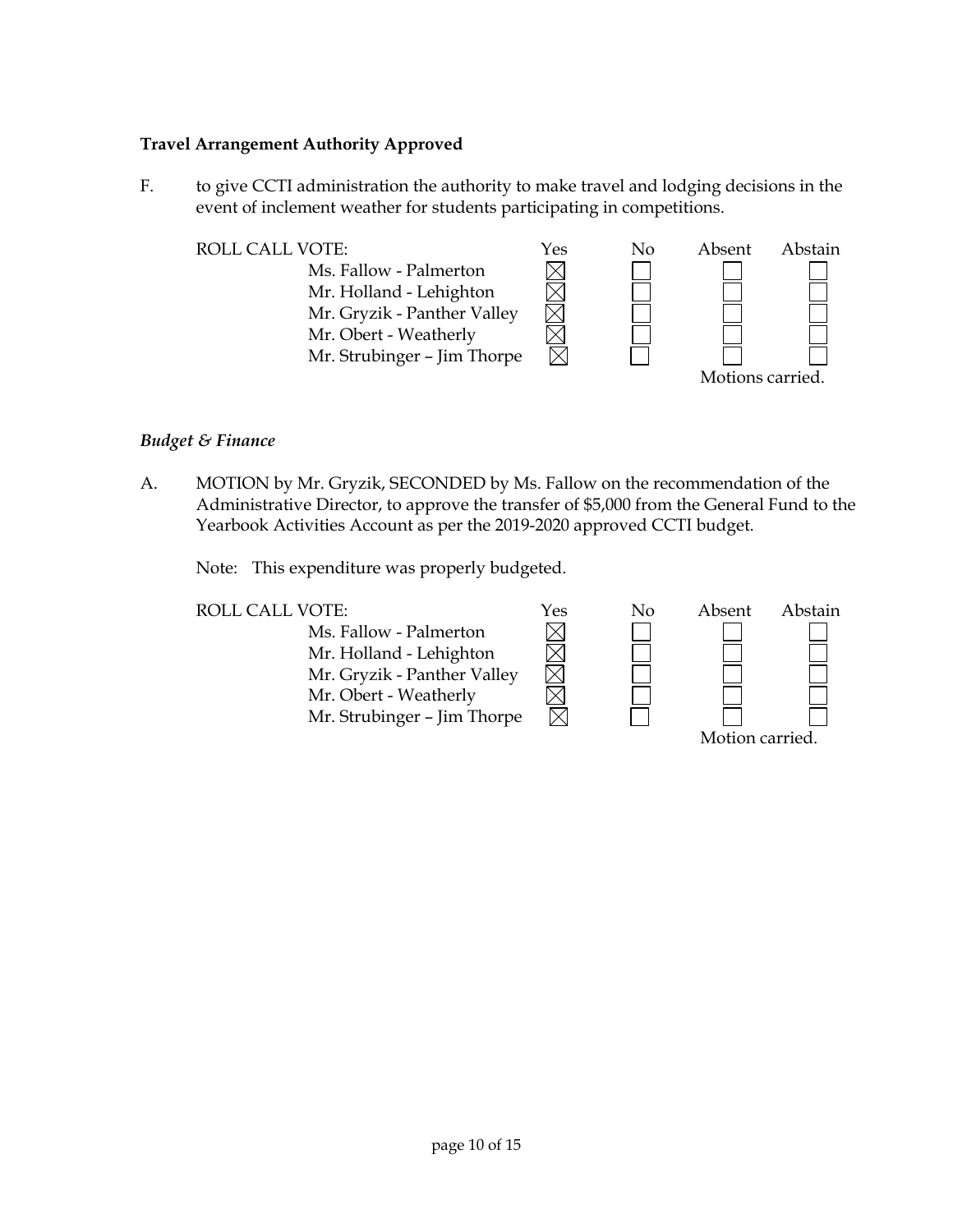#### *Buildings & Grounds*

## **Contracted Scope of Work Approved**

- A. MOTION by Mr. Gryzik, SECONDED by Ms. Fallow to approve Gerhard Roofing Co. to perform the following scope of work at a cost of \$19,245.00:
	- Remove old shingles on two large Maintenance building roofs and to haul away.
	- Install ice and water shield on bottom edges.
	- Install Synthetic underlayment.
	- Install white aluminum drip edge.
	- Install Owen's corning limited lifetime duration shingles.
	- Install ridge vent at peaks.
	- Install 3 white k style gutters with hidden hangers (3 Building edge locations)
	- Install  $3"x4"$  downspout (3 drop locations).
	- Note: Gerhard Roofing is based in Carbon County and provided the low quote. Estimate includes up to 3 sheets of plywood and a 2 year labor warranty.



#### *Administrative*

#### **Policy Adoption Approved**

A. MOTION by Ms. Fallow, SECONDED by Mr. Gryzik to approve the second reading and adoption of the following CCTI policy, as presented:

#### #113.2 (Programs)

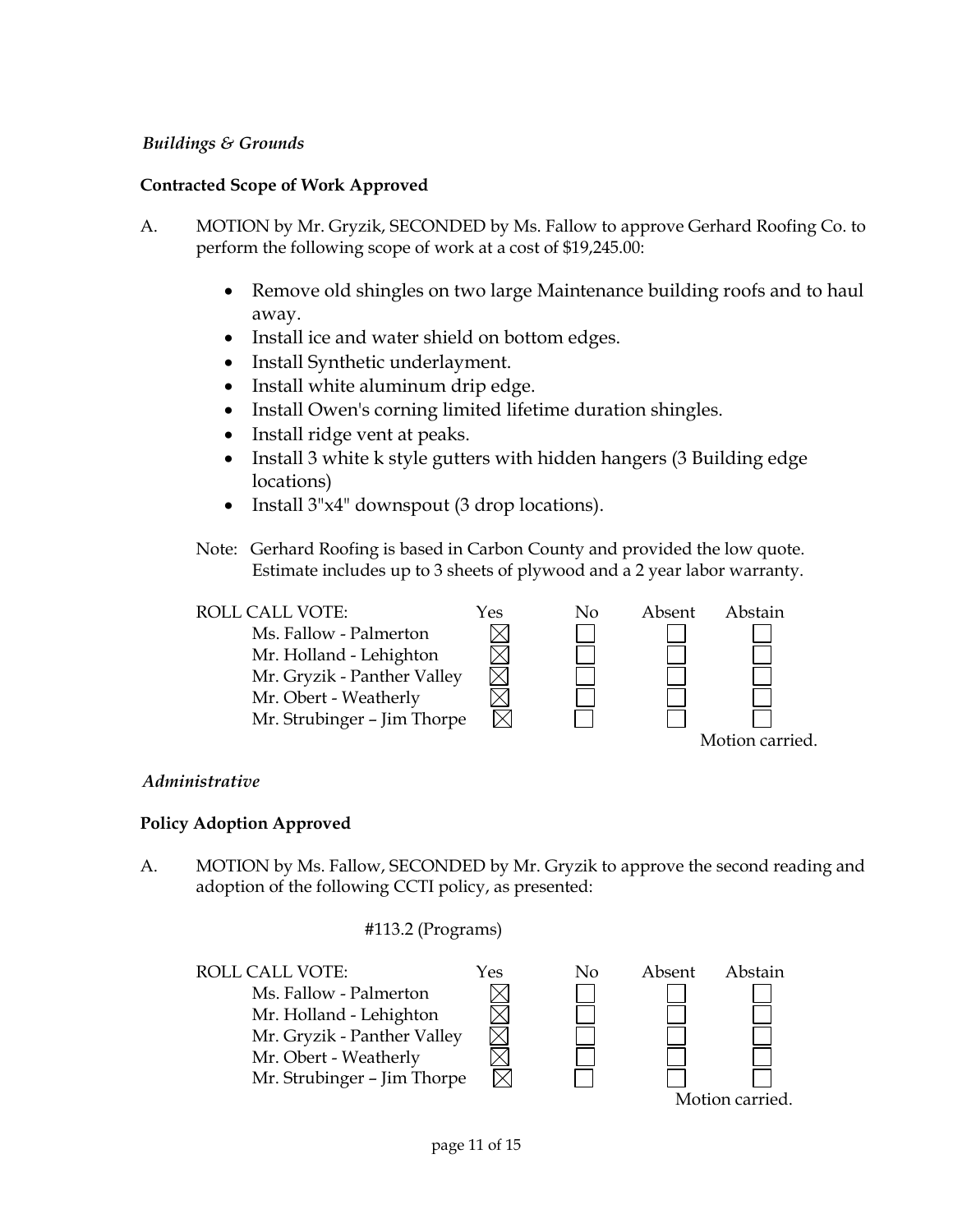#### **Conference Attendance Approved**

B. MOTION by Mr. Gryzik, SECONDED by Ms. Fallow that Nate Rinda, Director of Technology attend the Pennsylvania Educational Technology Expo & Conference (PETE & C) February 23-26, 2020 at the David L. Lawrence Convention Center, Pittsburgh, PA at a cost of \$1,110.00 to cover the expense of registration, lodging, and mileage.

 $\boxtimes$ 

 $\times$ 

Ms. Fallow - Palmerton Mr. Holland - Lehighton Mr. Gryzik - Panther Valley Mr. Obert - Weatherly Mr. Strubinger – Jim Thorpe



## **CCTI Comprehensive Plan Mid-Point Review Approved**

C. MOTION by Mr. Obert, SECONDED by Mr. Gryzik to approve the CCTI Comprehensive Plan mid-point review, as presented.

Ms. Fallow - Palmerton Mr. Holland - Lehighton Mr. Gryzik - Panther Valley Mr. Obert - Weatherly Mr. Strubinger – Jim Thorpe



## **First Reading Policy Approved**

D. MOTION by Ms. Fallow, SECONDED by Mr. Strubinger to approve the first reading of the following CCTI policy, as presented:

#120 (Programs) VOTE: YES - 5 NO - 0 ABSENT - 0 ABSTENTIONS - 0

Motion carried.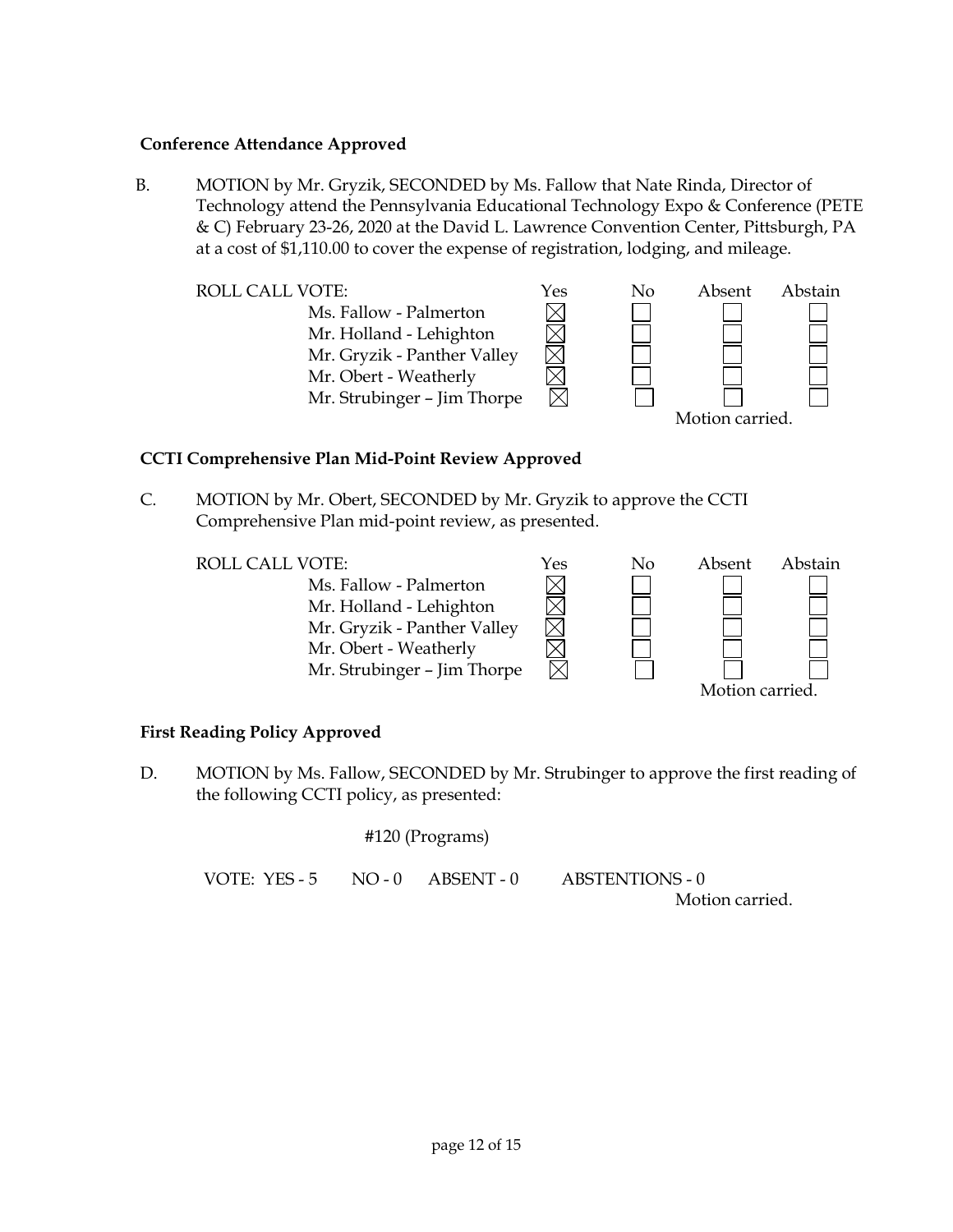#### **Administrative Assistant – Student Support Services Personnel Appointed**

E. MOTION by Mr. Gryzik, SECONDED by Ms. Fallow to appoint Sue Ann Gerhard Administrative Assistant – Student Support Services effective November 1, 2019 through October 31, 2020, as presented.



#### **Compensation Plan Approved**

F. MOTION by Mr. Gryzik, SECONDED by Mr. Strubinger, to approve the Employment Agreement/ Compensation Plan between the CCTI Joint Operating Committee and the CCTI Educational Support Personnel Association (July 1, 2020 – June 30, 2024), as presented.

Ms. Fallow - Palmerton  $\times$ Mr. Holland - Lehighton Mr. Gryzik - Panther Valley Mr. Obert - Weatherly Mr. Strubinger – Jim Thorpe



#### **Reports**

#### **Foundation Report Accepted**

A. MOTION by Ms. Fallow SECONDED by Mr. Obert to accept the Carbon Career & Technical Institute Foundation Report, as presented.

Note: The balance in this account stands at \$1,756.52.

VOTE: YES - 5 NO - 0 ABSENT - 0 ABSTENTIONS - 0

Motion carried.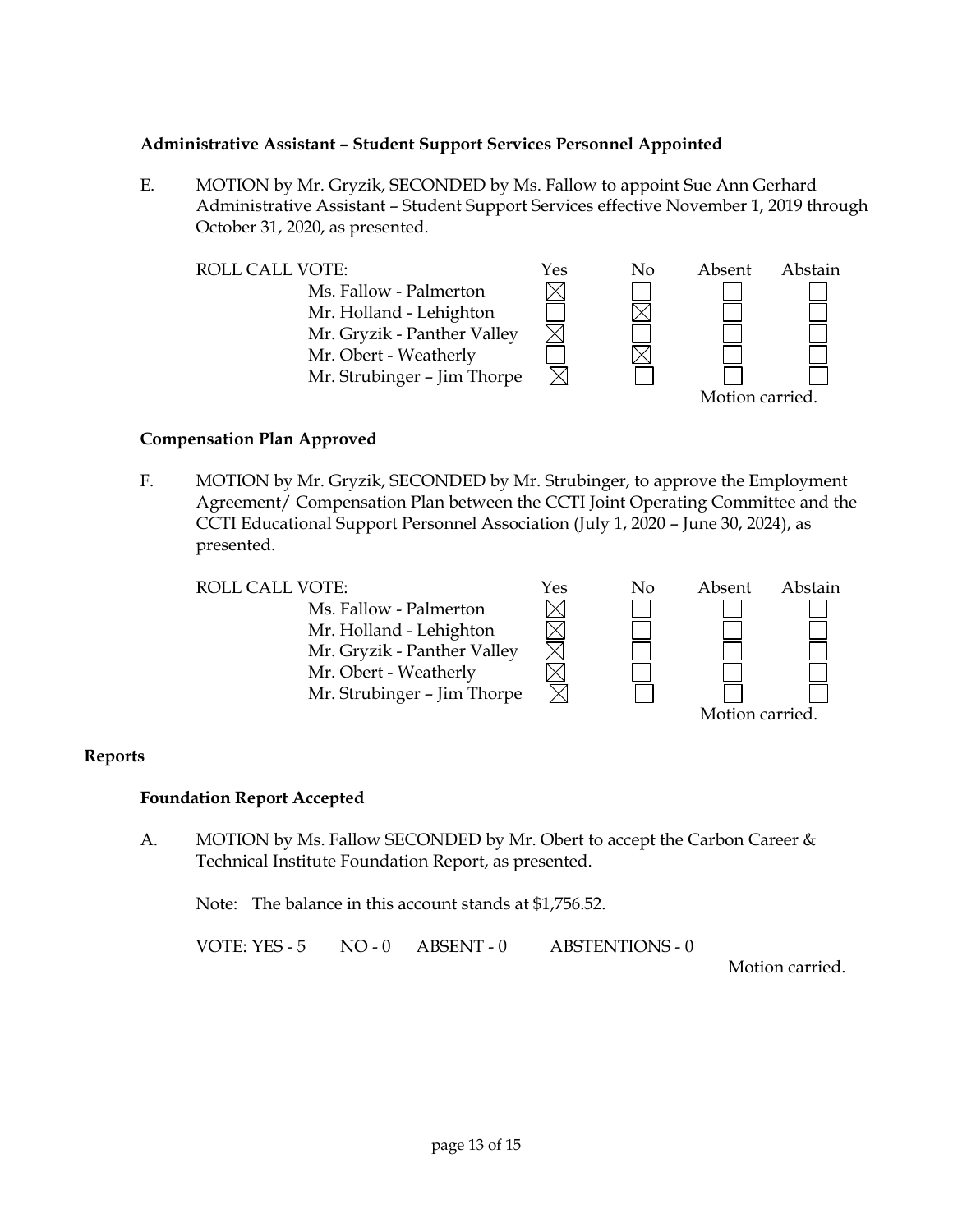#### **Administrative Reports**

- A. MOTION by Ms. Fallow, SECONDED by Mr. Holland to accept Administrative Reports from the following:
	- a. Mr. Brent Borzak, Principal
	- b. Ms. Francine Kluck, Adult Education Site Supervisor

VOTE: YES - 5 NO - 0 ABSENT - 0 ABSTENTIONS - 0 Motion carried.

#### **Old Business**

NONE

## **New and Miscellaneous Business**

## *Faculty Conference Reports*

MOTION by Mr. Gryzik, SECONDED by Mr. Strubinger that the following motions be approved:

- A. to acknowledge receipt of the conference report submitted by Michele Dominic, Health Medical Instructor after attending Strategies: Educational Excellence for Health Care Providers and Educators October 30 – November 1, 2019 at The Penn Stater Hotel & Conference Center, State College, PA.
- B. to acknowledge receipt of the conference report submitted by Julia Dougherty, Science Teacher after attending Integrated Learning Conference 2019 November 6-8, 2019 at The Penn Stater Hotel & Conference Center, State College, PA.
- C. to acknowledge receipt of the conference report submitted by Jacqueline Cole, English Teacher after attending Integrated Learning Conference 2019 November 6-8, 2019 at The Penn Stater Hotel & Conference Center, State College, PA.